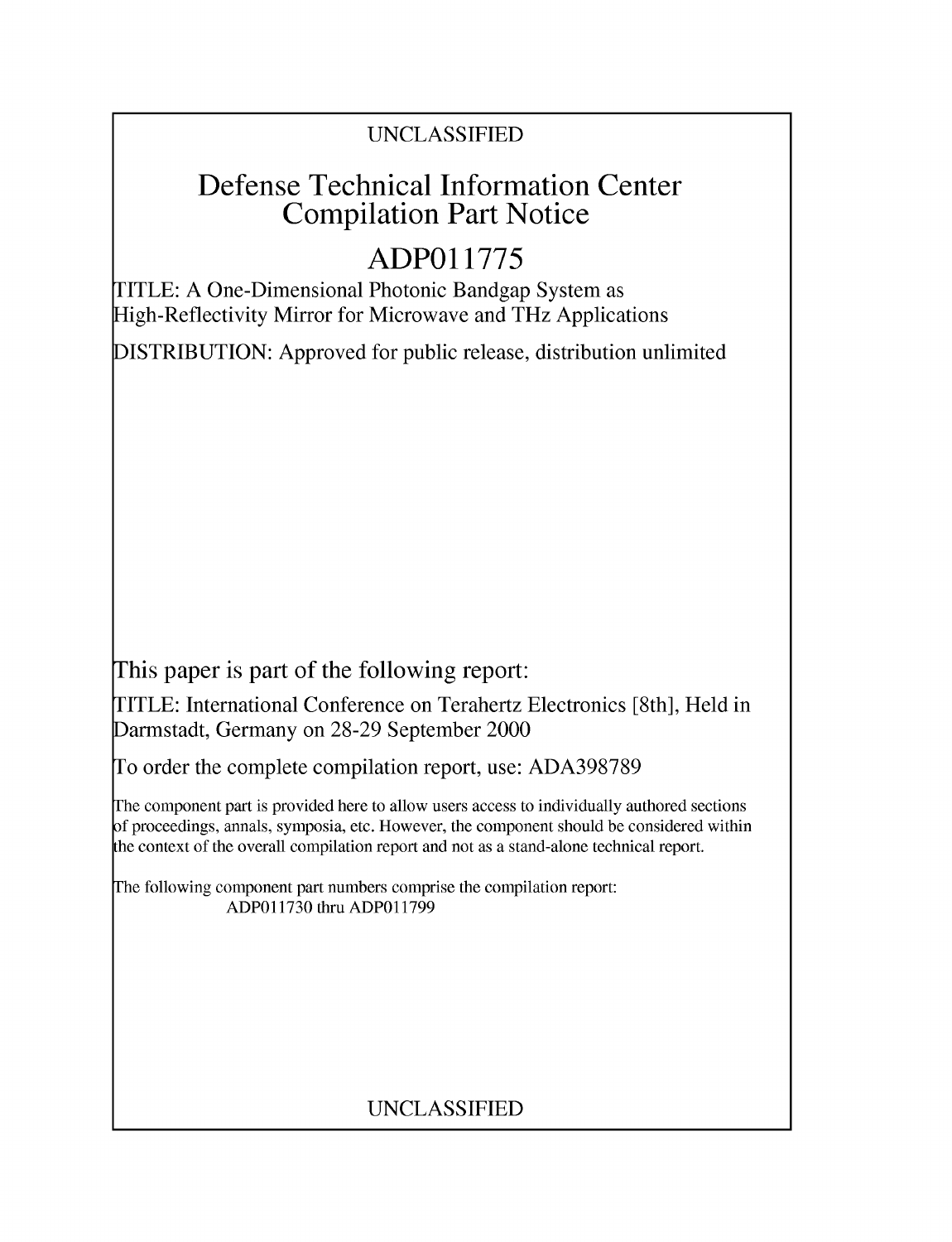# **A** One-Dimensional Photonic Bandgap System as High-Reflectivity Mirror for Microwave and THz Applications

Gerhard W. Schwaab

(PBM) has been designed consisting of periodically wideband high-reflectivity FIR mirrors. alternating planar quarter-wavelength layers of a highrefractive index dielectric and low-refractive index material<br>(e.g. vacuum). A V-shaped folded Fabry-Perot-(e.g. vacuum). A V-shaped folded Interferometer was set up with two scaled PBMs and a **II.** THEORETICAL BACKGROUND spherical metal mirror to provide a stable resonator design. Spierical literary literary in the provide a stable resolution design.<br>The PBMs consisted of polystyrene and air as dielectrics wideband mirrors with high reflectivity (>99.5%) are<br>and were designed for a center frequency and were designed for a center frequency of 23.44 GHz. The transmission characteristics of the FPI was measured for different numbers of layers in the PBMs. The reflectivity of the PBMs was derived from the cavity's chromatic resolving power. The measured reflectivity and bandwidth are refraction. The quality of such a mirror is determined by compared with theoretical expectations taking into account the number of layers, the ratio  $n_{\text{ref}} = n_h/n_l$  and the resonator losses and absorption in the dielectrics.

### I.

The THz spectral range is especially important for account the reflections and transmissions at the spectroscopic applications since the lowest vibrational boundaries between different layers and the phase delay levels of large molecules (e.g. skeletal motions of bio- within one layer. Weak dielectric absorption losses can molecules), the vibrational levels of small molecular be accounted for by using complex indices of refraction. clusters, and the energy states of molecules bound to a Figure 1 shows a N-layer system with layer thickness **di,** surface lie in that frequency region. Due to their low index of refraction  $n_i$ , and propagation angle  $\theta_i$  for the energies, THz photons are in general not able to break the i-th layer. With the incident electric field  $E_i$  and the bonds of weakly bound molecular systems. As radiation reflected electric field E<sub>r</sub>, the total field reflection sources, several options are possible like BWOs (direct or coefficient  $\rho_i = \frac{E_i}{E}$  of layers j+1 through N can be multiplied) laser sidebands [1 2 3] optical mixers [4 5] multiplied), laser sidebands [1,2,3], optical mixers [4,5],<br>or p-type Ge lasers [6]. The different sources strongly calculated [8]. Within a real system additional losses or p-type Ge lasers [6]. The different sources strongly calculated [8]. Within a real system additional losses<br>differ with respect to frequency range, output power, and occur. Most important are resonator losses and losses differ with respect to frequency range, output power, and spectral purity.

p-type Ge lasers provide the most promising aspects for **E,** an improved spectrometer for the frequency range between 1 and 4 THz, since they are solid state devices  $\begin{bmatrix} \theta_0 \\ \end{bmatrix}$  E and they can asily be tuned by changing the magnetic field. p-type Ge lasers are characterized by their pulsed  $n<sub>0</sub>$ operation and a longitudinal mode spacing which is  $\overline{d_1}$   $\overline{d_2}$ defined by the length of the laser crystal. To improve  $\begin{pmatrix} d_1 & n_1 \\ n_2 & \cdots & n_n \end{pmatrix}$ these systems, they have to be operated with an external resonator and anti-reflection coated front surfaces.

Pulsed lasers are even needed for cavity ringdown<br>spectroscopy [7], where instead of directly measuring the  $\overline{d_x}$   $\overline{n_y}$ spectroscopy [7], where instead of directly measuring the  $\frac{d_N}{d_N}$   $\frac{n_N}{n_N}$   $\frac{\theta_N}{n_N}$ absorption of a gas, the Q-factor of a resonator cavity is measured with and without an absorbing gas. Briefly, a  $n_{N+1}$ high-Q resonator is illuminated by a short laser pulse. At **-ý ".** . . **.......**  the resonator output an exponentially decaying series of signal pulses appears whose decay time is a measure of Fig. 1: Schematic of a N-layer optics with incident the resonator quality. An absorbing gas in the resonator field **Ei,** reflected field **E,,** and transmitted will change this decay time in a way that the absorption field E<sub>t</sub>. Each layer is described by its coefficient can be calculated. This coefficient can be calculated. This refractive index n, and its refractive index n, and its

Summarizing, to be able to develop a new type of TuFIR *Abstract* - A one-dimensional photonic bandgap mirror spectrometer, one major optical problem is the design of

serve for example as laser mirrors. They consist of a substrate that is coated with a stack of quarter wavelength layers with alternating high  $(n_h)$  and low  $(n_l)$  indices of absorption and diffraction losses within the different layers. The reflection and transmission of a multilayer **INTRODUCTION SECULATE: SECULATE: SECULATE: SECULATE: SECULATE: SECULATE: SECULATE: SECULATE: SECULATE: SECULATE: SECULATE: SECULATE: SECULATE: SECULATE: SECULATE: SECULATE: SECULATE: SE** 



propagation angle  $\theta$ .

G. W. Schwaab is with the Lehrstuhl ffir physikalische Chemie II, Ruhr-Universität Bochum, Universitätsstrasse 150, 44780 Bochum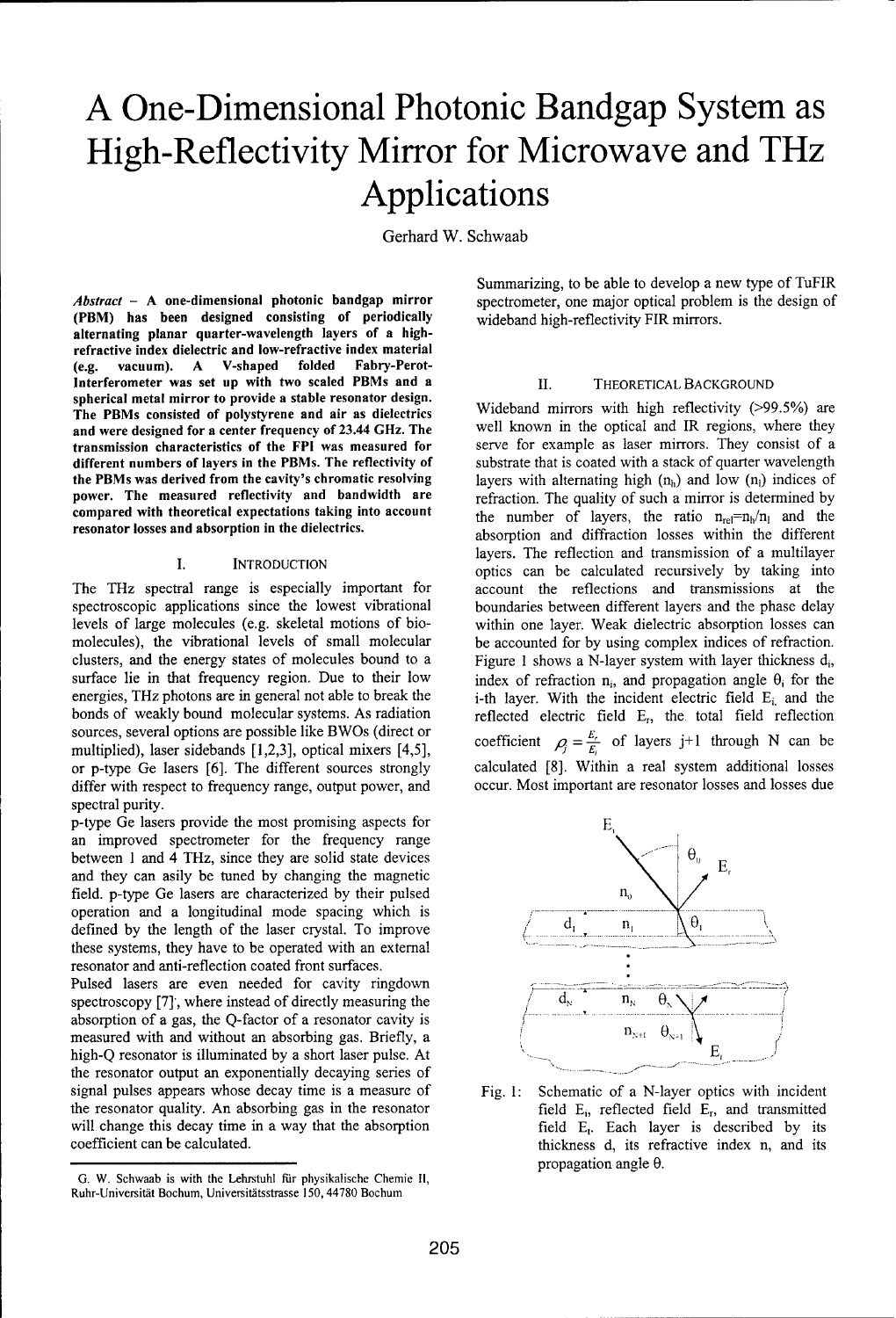to misalignment which show a different frequency behavior than the dielectric losses. They can be  $\lambda_{s/4}$ accounted for [9] by modifying the one way phase shift<br>  $e^{i \delta_{j+1}}$  (with complex s) to  $e^{-r}e^{i \delta_{j+1}}$ (with complex  $\delta_{j+1}$ ) to  $e^{-r}e^{i\delta_{j+1}}$  with the additional loss factor  $e^{\prime}$ . This leads to an electric field reflection coefficient of:

$$
\rho_j = \frac{r_{j,j+1} + \rho_{j+1} e^{-2 r} e^{2 i \delta_{j+1}}}{1 + r_{j,j+1} \rho_{j+1} e^{-2 r} e^{2 i \delta_{j+1}}}
$$
(1)

Here,  $\mathbf{r}_{i, j+1}$  represents the field reflection coefficient at the  $\mathbf{r}_{i+1}$   $\mathbf{r}_{i+1}$  represents the field reflection coefficient at the  $\mathbf{r}_{i+1}$ boundary of layers  $j$  and  $j+1$ , which is given by the coefficient of layers j+2 through N, i the  $\sqrt{-1}$ , and  $\delta_{i+1}$  the phase delay in layer j+ **1.** The phase delay is given by the

$$
\delta_j = 2 \pi \frac{\nu}{c} n_j d_j \cos \theta_j \tag{2}
$$

with c the velocity of light and  $\theta_i$  the propagation angle of the radiation in layer j. The  $\theta_i$  can be calculated from the **0.8 0.8 Exequency** in  $x_i = \frac{1.2}{1.2}$  **1.4** incident angle  $\theta_i$  using Snellius' law.

$$
\mathcal{T}_j = \frac{\frac{n_{j+1}}{n_j} \frac{\cos \theta_{j+1}}{\cos \theta} t_{j,j+1} \tau_{j+1} e^{-\tau} e^{i \theta_{j+1}}}{1 + r_{j,j+1} \rho_{j+1} e^{-2 \tau} e^{2 i \theta_{j+1}}} \tag{3}
$$

Here,  $t_{i,j+1}$  represents the Fresnel field transmission factor at the boundary between layers j and j+1 as calculated by shows low absorption in the design frequency range from<br>the boundary between layers j and j+1 as calculated by shows low absorption in the design frequency range f traversing from layer j into layer j+1. Please note, that for  $1-4$  THz and can be grind down to a layer the layer are counted just less than 7 $\mu$ m. the transmission formula the layers are counted just opposite to the labeling in Figure 1 so that the numbers Calculations were performed for four  $\lambda$ /4-layers of Si

can be calculated from  $p_j$  and  $\tau_j$  by taking the absolute For lossless material, reflectivities higher than 99.9<br>square value respectively. The phase shift is given by the percent can be achieved with a relative bandwi square value, respectively. The phase shift is given by the

Mathematica program has been developed, that includes reduced reflectivity of 99.8% maximum and a bandling of multilaver ontical problems and of about 50% for reflectivities higher than 99.5%. iterative handling of multilayer optical problems and second order effective media theory to simulate artificial dielectrics.

spectral regions is in the order of a few to a few hundred constant over the full mirror area four  $5 \times 5$ mm<sup>2</sup> evenly micrometers, such layers can currently not efficiently be distributed cork spacers were glued to each sheet. The fabricated by epitaxial or etching techniques. It is, index of refraction of polystyrene is n=1.6. This however, possible to fabricate lambda quarter dielectric corresponds to a design wavelength of  $\lambda = 4$  n d = sheets from different materials ranging from polyethylene 12.8 mm or a design frequency of  $v = c/\lambda = 23.4$  GHz. to silicon. The simplest possible way to build a high-<br>The size of the air gap between two adjacent polystyrene reflectivity mirror is therefore to stack alternating  $\lambda/4$ -<br>sheets was therefore chosen to be 3.2 mm. Literature layers of materials with high and low index of refraction values for the loss tangent of polystyrene [12] are in the

Using air as the low index of refraction dielectric, best results are expected for low-loss dielectrics with a high range from 99.97% (lossless material) to 99.5% (tan $\delta$  = index of refrection like high range from  $(1.2 \times 10^{-3})$ . index of refraction like high-purity Si  $(n=3.42)$ , which



The electric field transmission coefficient is given by Fig. 2: top: Stack of four  $\lambda/4$  doublets in air and Si as high-reflectivity THz mirror, bottom: 1-**Reflectivity versus relative frequency for** lossless Si (solid line) and Si with a loss tangent of 0.0012 (dashed).

increase looking backward from the transmitted beam.<br>Separated by  $\lambda/4$ -layers of air. Fig. 2, top, shows 1-p of<br>The nower reflection and nower transmission coefficients such a system, p being the power reflection coeffi The power reflection and power transmission coefficients such a system, p being the power reflection coefficient.<br>  $\frac{1}{2}$  can be calculated from 0. and  $\tau$  by taking the absolute of lossless material, reflectivities h overall argument of the expression.<br>
To be able to theoretically study these problems a it has been described in the literature [11] leads to a To be able to theoretically study these problems, a it has been described in the literature [11] leads to a<br>Mathematica program has been developed that includes reduced reflectivity of 99.8% maximum and a bandwidth

### IV. A **SCALED** MICROWAVE DEMONSTRATOR

Due to the high cost of the ultrathin Si slices described III. **WIDEBAND** DIELECTRIC MIRRORS FOR **HIGH-Q** above, a 100:1 scaled mirror model was built. It consisted THZ RESONATORS OR THOT Q of up to 10 layers of polystyrene sheets with a thickness of  $d=2$  mm and a length of 300 mm square. To prevent Since a quarter wavelength in the mm-wave to THz bending of the sheets and to keep the layer spacing (see Fig. 2, top).<br>  $\frac{1}{2}$  to  $\frac{1}{2}$  and  $\frac{1}{2}$  and  $\frac{1}{2}$  are the law index of order of tank the three sings of tanks 1.2x10<sup>-4</sup> to 1.2x10<sup>-3</sup>. Expected reflectivities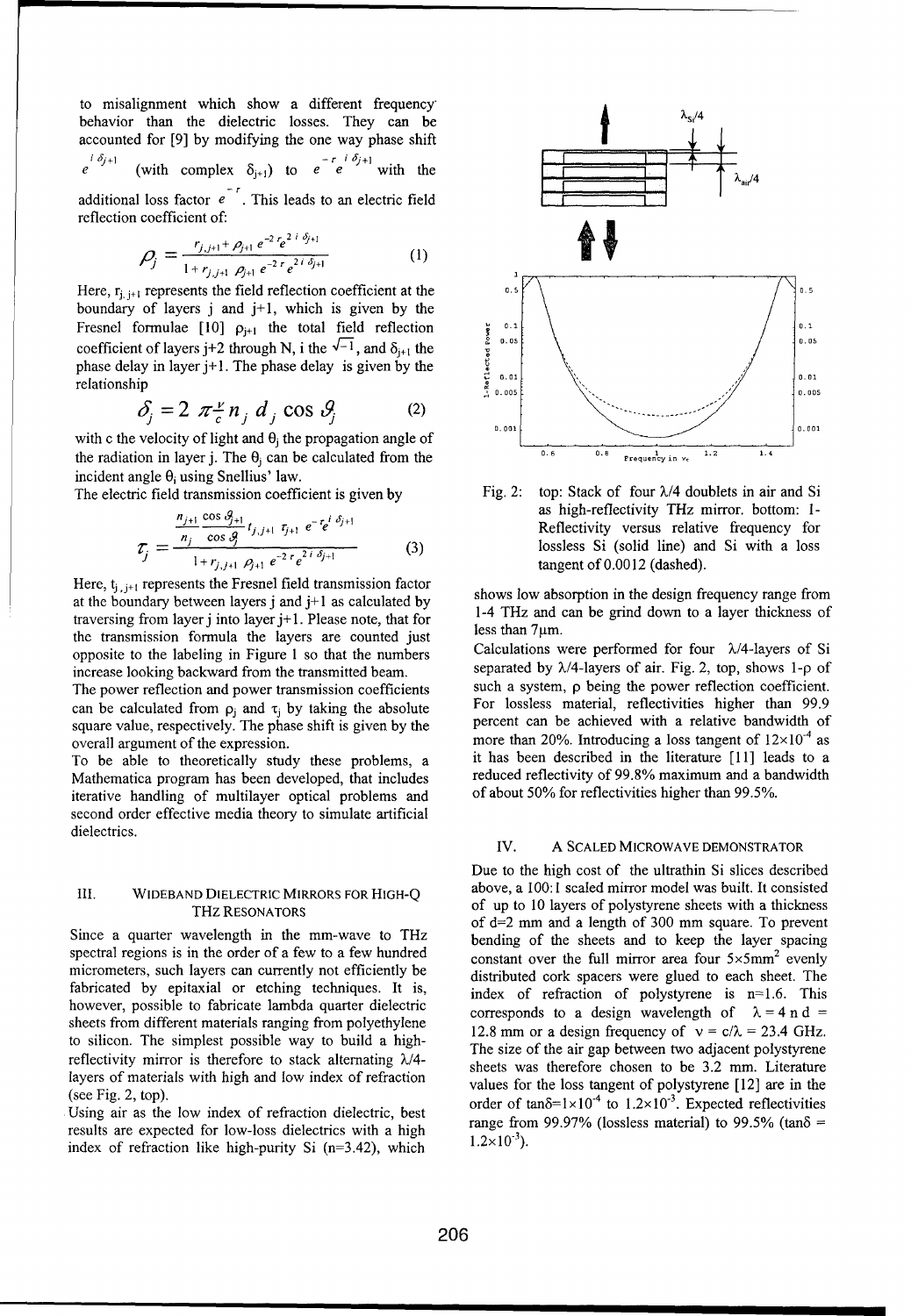

Fig. 3 V-shaped folded Fabry-Perot set-up to determine the reflectivity of the photonic Fig. 4 Measured 1-p as function of the number of

To measure the mirror reflectivity, a folded confocal Fabry-Perot-interferometer (FPI) was designed (see order Gaussian modes, only the frequency range close to Figure 3) with two PBMs as input and output ports and a the center frequency was used in the fit with the highest single spherical aluminum mirror with a radius of frequency coverage for small number of layers and a curvature of 2400 mm and a diameter of 410 mm to re-<br>smaller frequency range for a large number of layers. The focus the beam. The length of the FPI was adjustable and model was validated by using a theoretical transmission was fixed at 2.4 m. The angle between the two arms of spectrum and by analysing it the same way than the the interferometer was **7'.** The electric field distribution measured spectra. The results obtained were compared inside the interferometer can be described by Gaussian with directly calculated power reflection coefficients and resonator modes, the  $TEM_{00}$  mode being the strongest showed excellent agreement. one (see Figure 5, right). The folding of the resonator Figure 6 shows in logarithmic scale 1- $\rho$ , the measured leads to an astigmatism which results in slightly different power reflection coefficient, as a function of the number beam waists for the beams parallel and perpendicular to of dielectric layers. As expected, for  $N_L = 1$  to 7 the power

radiation from a HP83640B synthesizer. A crystal can be observed. The maximum reflectivity obtained by detector was used to detect the transmitted output power. this method was  $p = 98.7\%$ The data taking process was fully computerized. Two wideband rectangular horn antennas transformed the microwave radiation to free space. Plano-convex HDPE lenses with a diameter of 260 mm and a focal length of V. DISCUSSION f=480 mm were used to match the interferometer input The maximum achieved power reflectivity is

incident power  $P_0$  and assuming identical mirrors at input This discrepancy between theory and experiment is at and output of the interferometer, the frequency least partly due to resonator losses. A good measure to dependency T[v] of the relative transmitted power discuss resonator losses is the Fresnel number T=P<sub>m</sub>/P<sub>0</sub> around a transmission maximum is given by

$$
T[\nu] = T_0 \frac{1}{1 + \frac{4 \rho}{(1 - \rho)^2} \sin^2[\frac{2 \pi (\nu - i_0)}{2 \Delta \nu}]} \tag{4}
$$

power,  $\rho$  the power reflectivity of a single mirror,  $v_0$  the That for a confocal resonator with square mirrors is given center frequency of the transmission maximum, and  $\overline{b_y}$  $\Delta v = c/2L$  the free spectral range of the interferometer.

The transmission spectrum of the interferometer was recorded from 20 to 26 GHz as a function of the number Although the resonator described here has planar end of dielectric layers (1 to 10 layers per mirror). The faces, due to the re-focusing mirror, the formulae for spectral resolution was chosen according to the expected confocal mirrors apply. The definition of the relevant size transmission line width ranging from 1 MHz for a small  $\alpha$  is ambiguous, however, because it is unclear, if the size number of layers to 0.05 MHz for a large number of of the spherical mirror or the size of the PBMs is the

calibration data for the power detector. Each  $TEM_{00}$  losses, we used the second formula to compare transmission peak was fitted using a non-linear least theoretical transmission spectra with the experimental square fit. To minimize cross-talk effects from higher results.



bandgap mirrors. polyethylene layers per mirror versus frequency.

the interferometer plane. reflection increases with increasing  $N_L$ . However, One arm of the FPI was irradiated by microwave increasing  $N_L$  from 8 to 10, only little improvement in  $\rho$ 

and output beams to the horn antennas.<br>considerably less than what is expected from theory, even Given the measured transmitted power  $P_m$  and the taking loss factors as large as tan $\delta$ =0.0012 into account.  $N_f = a^2/(L\lambda)$  with 2*a* being the diameter of the resonator end mirrors, L the resonator length, and  $\lambda$  the wavelength <sup>L</sup>*O=T* **0** *1+ 4 22 (* (4) of the radiation. An approximate formula for the resonator loss of a confocal resonator with circular end mirrors is given by **[9]**

Here, T<sub>0</sub> represents the maximum transmitted relative  $\delta \approx 16 \pi^2 N_f \exp(-4 \pi N_f)$  for  $N_f \ge 1$ . (5)

$$
\delta \approx 8 \pi \sqrt{2N_f} \exp(-4 \pi N_f) \quad \text{for } N_f \ge 0.5 \tag{6}
$$

layers. The lateral dimension of the lateral dimensions of the lateral dimensions of the lateral dimensions of the lateral dimensions of the lateral dimensions of the lateral dimensions of the lateral dimensions of the lat The recorded power spectrum was linearized using PBMs leads to a smaller N<sub>f</sub> and therefore larger resonator